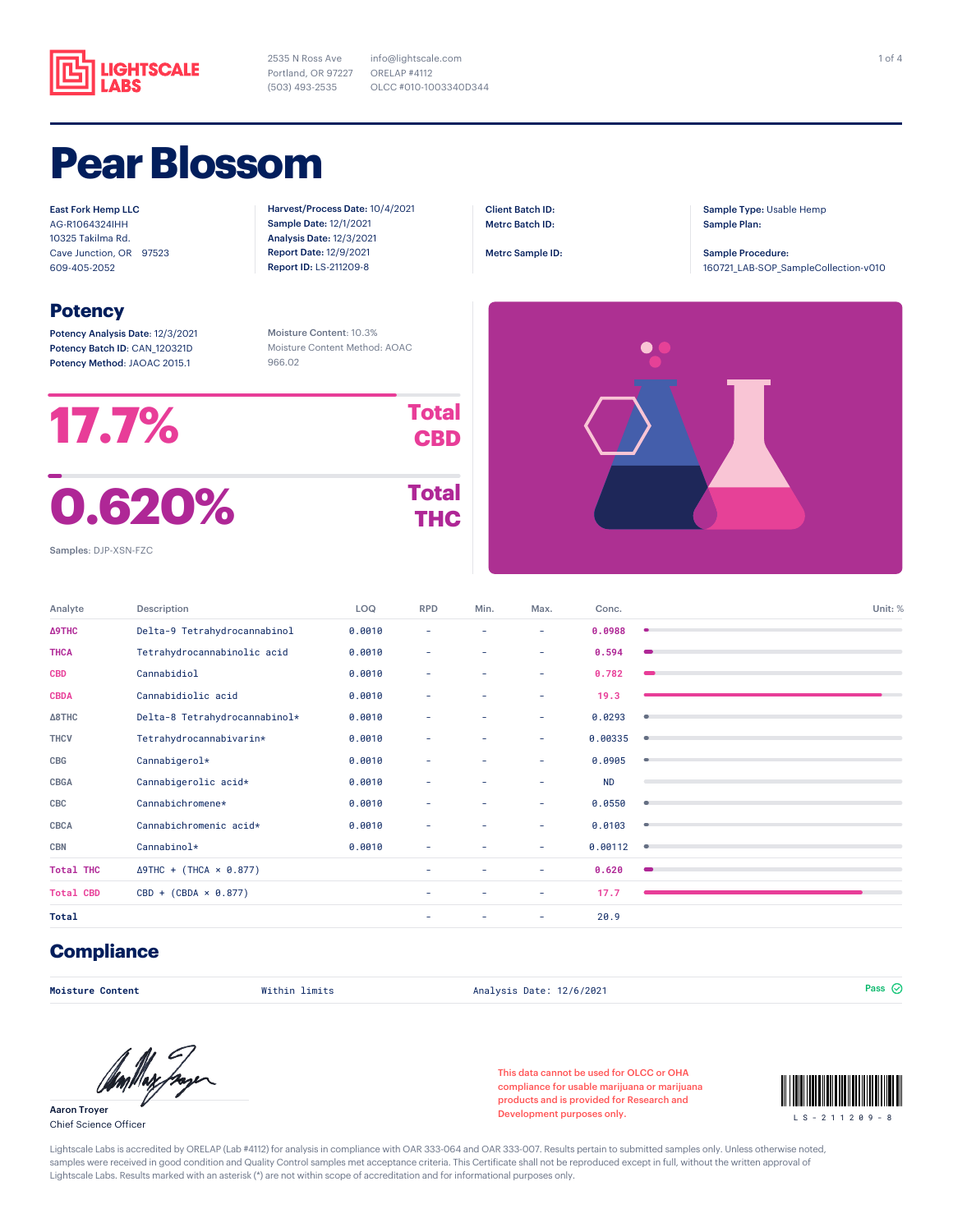

2535 N Ross Ave Portland, OR 97227 (503) 493-2535 OLCC #010-1003340D344 info@lightscale.com ORELAP #4112

## **Pear Blossom**

| <b>East Fork Hemp LLC</b>                                  | Harvest/Process Date: 10/4/2021 | <b>Client Batch ID:</b>             | Sample Type: Usable Hemp             |
|------------------------------------------------------------|---------------------------------|-------------------------------------|--------------------------------------|
| AG-R1064324IHH                                             | <b>Sample Date: 12/1/2021</b>   | <b>Metrc Batch ID:</b>              | Sample Plan:                         |
| 10325 Takilma Rd.                                          | <b>Analysis Date: 12/3/2021</b> |                                     |                                      |
| Cave Junction, OR 97523                                    | <b>Report Date: 12/9/2021</b>   | Metrc Sample ID:                    | Sample Procedure:                    |
| 609-405-2052                                               | <b>Report ID: LS-211209-8</b>   |                                     | 160721 LAB-SOP SampleCollection-v010 |
|                                                            |                                 | Potency QC Analysis Date: 12/3/2021 | Method: JAOAC 2015.1                 |
| <b>Potency</b><br>Quality Control Data<br>$\bigcircled{b}$ |                                 | Potency QC Batch ID: CAN 120321D    | Unit: $\mu q/q$ (ppm)                |

| Analyte     | <b>Blank</b> | LOQ    | <b>LCS</b> | LCS Spike | $LCS$ Rec $(\%)$ | Limits $(\%)$ | <b>Notes</b> |
|-------------|--------------|--------|------------|-----------|------------------|---------------|--------------|
| Δ9THC       | <b>ND</b>    | 0.0010 | 18.5       | 19.7      | 93.7             | $80 - 120$    |              |
| <b>THCA</b> | <b>ND</b>    | 0.0010 | 21.7       | 22.3      | 97.3             | $80 - 120$    |              |
| <b>CBD</b>  | <b>ND</b>    | 0.0010 | 25.7       | 26.3      | 97.6             | $80 - 120$    |              |
| <b>CBDA</b> | <b>ND</b>    | 0.0010 | 22.3       | 22.3      | 99.8             | $80 - 120$    |              |

POTENCY - LIMIT OF DETECTION

Verified: 060221

Method: 160819\_LAB-SOP\_MethodValidation-CannabinoidPotency-v002.docx

| Matrix         | Analyte       | LOD (ppm) | LOD (mg/g) |
|----------------|---------------|-----------|------------|
| <b>EXTRACT</b> | $\Delta$ 9THC | 2.8       | 0.0028     |
|                | <b>THCA</b>   | 0.56      | 0.00056    |
|                | <b>CBD</b>    | 2.22      | 0.00222    |
|                | <b>CBDA</b>   | 0.52      | 0.00052    |
| <b>FLOWER</b>  | $\Delta$ 9THC | 1.88      | 0.00188    |
|                | <b>THCA</b>   | 5.32      | 0.00532    |
|                | <b>CBD</b>    | 1.31      | 0.00131    |
|                | <b>CBDA</b>   | 0.78      | 0.00078    |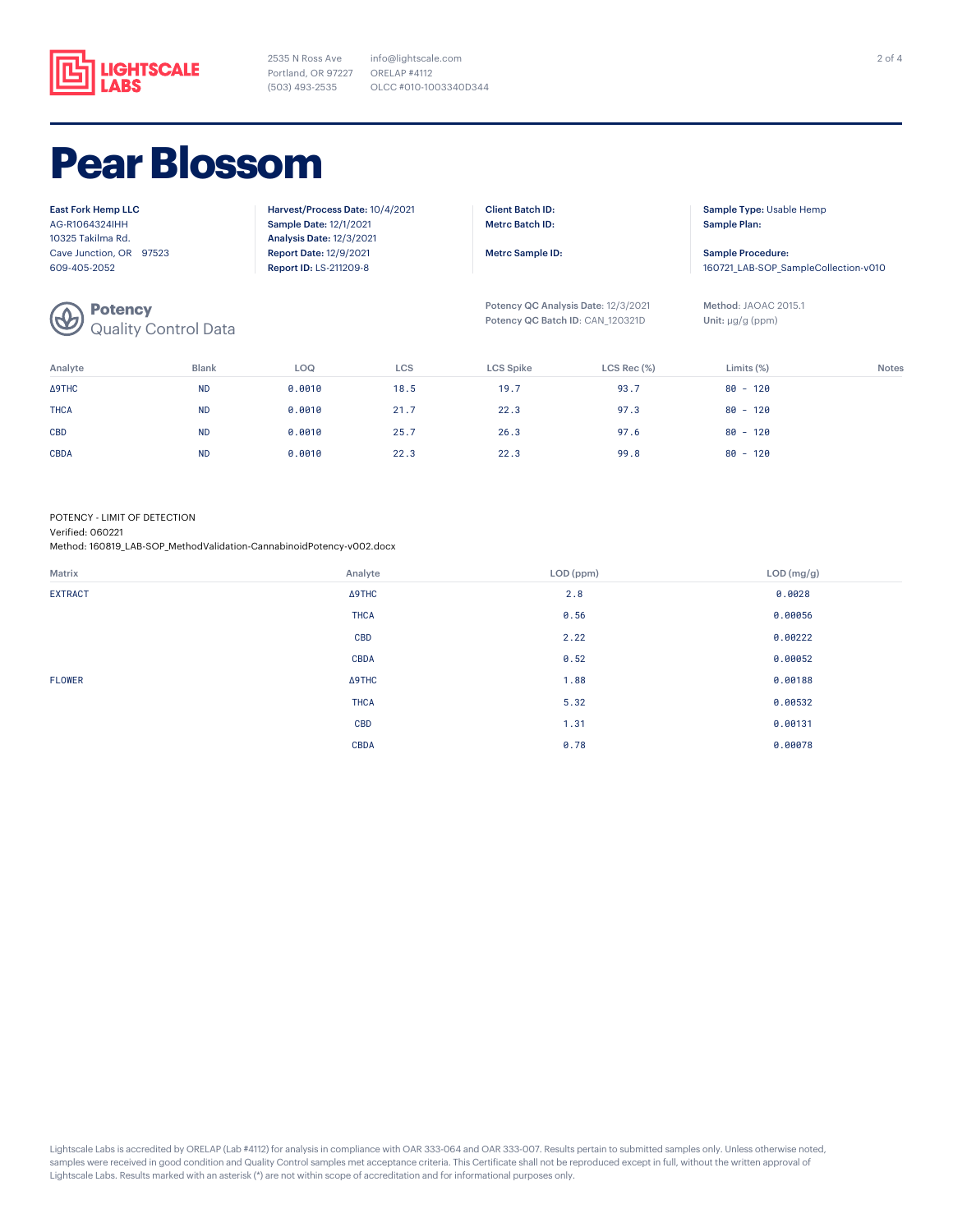

2535 N Ross Ave Portland, OR 97227 ORELAP #4112 (503) 493-2535 info@lightscale.com OLCC #010-1003340D344

### **Pear Blossom**

#### East Fork Hemp LLC

AG-R1064324IHH 10325 Takilma Rd. Cave Junction, OR 97523 609-405-2052



**Terpenes\*** Sample Data

Analyte Avg. Notes

Harvest/Process Date: 10/4/2021 Sample Date: 12/1/2021 Analysis Date: 12/3/2021 Report Date: 12/9/2021 Report ID: LS-211209-8

Client Batch ID: Metrc Batch ID:

Metrc Sample ID:

Terpene Analysis Date: 12/8/2021 Terpene Batch ID: TRP\_120821A

Sample Type: Usable Hemp Sample Plan:

Sample Procedure: 160721\_LAB-SOP\_SampleCollection-v010

Method: JAOAC 2015.1 Unit: %

| β-Myrcene           | 0.971%    |  |
|---------------------|-----------|--|
| Humulene            | 0.319%    |  |
| β-Caryophyllene     | 0.313%    |  |
| a-Pinene            | 0.309%    |  |
| Terpinolene         | 0.272%    |  |
| a-Bisabolol         | 0.224%    |  |
| Limonene            | 0.181%    |  |
| $\beta$ -Pinene     | 0.131%    |  |
| $\beta$ -Ocimene    | 0.114%    |  |
| Borneol             | 0.0523%   |  |
| Linalool            | 0.0486%   |  |
| Caryophyllene Oxide | 0.0204%   |  |
| a-Phellandrene      | 0.0199%   |  |
| a-Terpinene         | 0.0150%   |  |
| Camphene            | 0.0123%   |  |
| ∆3-Carene           | 0.00819%  |  |
| y-Terpinene         | 0.00761%  |  |
| $a$ -Ocimene        | 0.00605%  |  |
| Camphore            | 0.00482%  |  |
| Fenchone            | 0.00375%  |  |
| Eucalyptol          | 0.00316%  |  |
| Sabinene Hydrate    | 0.00230%  |  |
| Azulene             | <b>ND</b> |  |
| Cedrol              | <b>ND</b> |  |
| Cymene              | <b>ND</b> |  |
| Fenchol             | <b>ND</b> |  |
| Geraniol            | <b>ND</b> |  |
| Geranyl Acetate     | <b>ND</b> |  |
| Guaiol              | <b>ND</b> |  |

| Analyte              | Avg.      | <b>Notes</b> |  |
|----------------------|-----------|--------------|--|
| Isoborneol           | <b>ND</b> |              |  |
| Isopulegol           | <b>ND</b> |              |  |
| Nerol                | <b>ND</b> |              |  |
| Pulegone             | <b>ND</b> |              |  |
| Sabinene             | <b>ND</b> |              |  |
| Selinadiene          | <b>ND</b> |              |  |
| Valencene            | <b>ND</b> |              |  |
| cis-Nerolidol        | <b>ND</b> |              |  |
| trans-Nerolidol      | <b>ND</b> |              |  |
| a-Cedrene            | <b>ND</b> |              |  |
| a-Terpineol          | <b>ND</b> |              |  |
| <b>B-Farnesene 1</b> | <b>ND</b> |              |  |
| <b>B-Farnesene 2</b> | <b>ND</b> |              |  |
| y-Terpineol          | <b>ND</b> |              |  |
| Total                | 3.04%     |              |  |